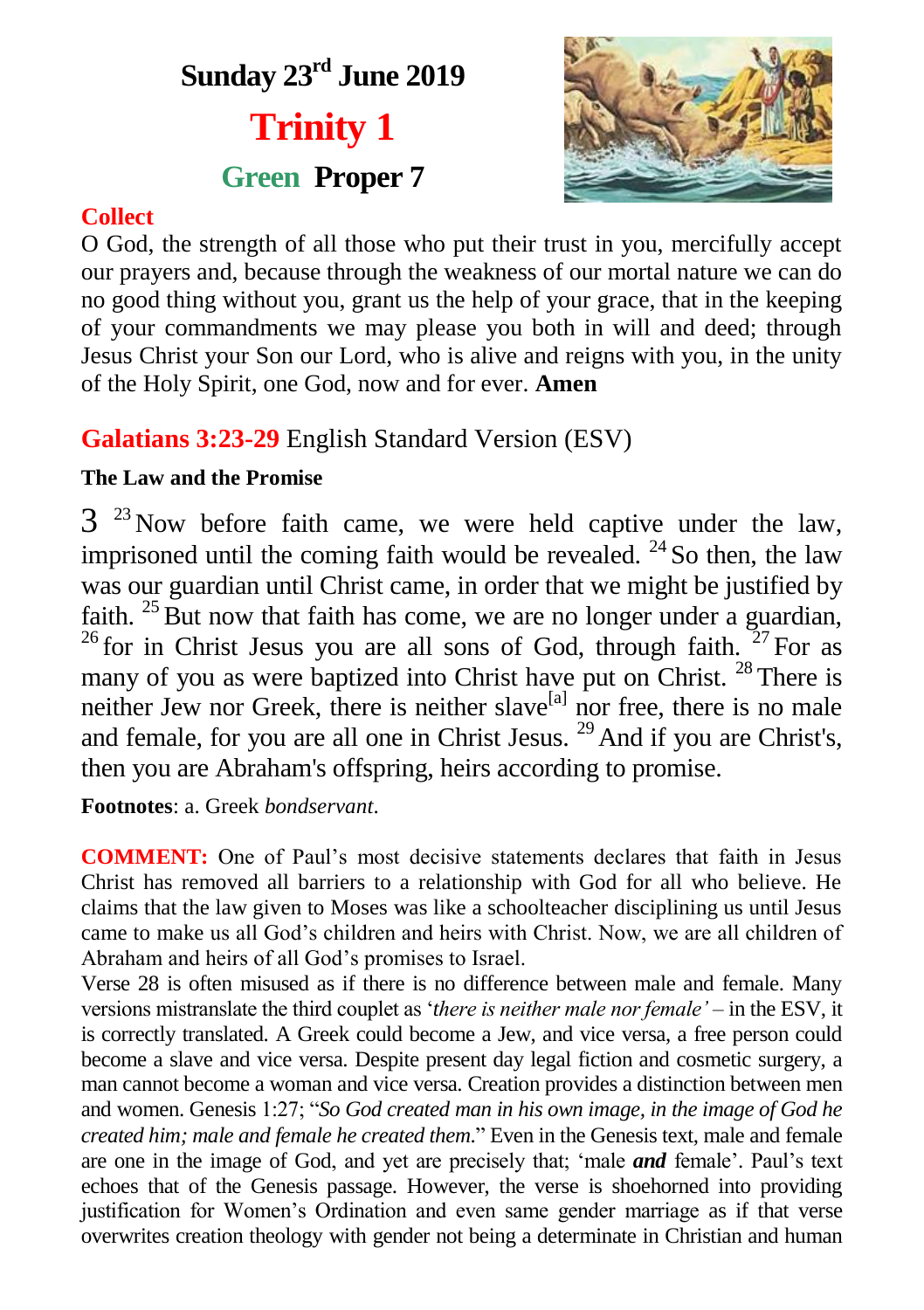relationships. It then follows that it matters not the gender of the Minister, it matters not the gender of a marriage partner! Yet the equality espoused by Paul in Galatians 3 is an equality of being one in Christ and heirs of Abraham, via faith and Baptism (verses  $28 \&$ 29). Much the same message is found in contemporary letters by Paul; see 1 Corinthians 12:12-13, and Romans 10:11-13. Also an Epistle written some 40 years later in discussing Christian relationships also stresses the oneness and equality in Christ for various groupings – See Colossians 3:11.

# **Luke 8:26-39** English Standard Version (ESV)

#### **Jesus Heals a Man with a Demon**

 $8<sup>26</sup>$  Then they sailed to the country of the Gerasenes,<sup>[a]</sup> which is opposite Galilee.  $^{27}$  When Jesus<sup>[b]</sup> had stepped out on land, there met him a man from the city who had demons. For a long time he had worn no clothes, and he had not lived in a house but among the tombs. <sup>28</sup> When he saw Jesus, he cried out and fell down before him and said with a loud voice, "What have you to do with me, Jesus, Son of the Most High God? I beg you, do not torment me." <sup>29</sup> For he had commanded the unclean spirit to come out of the man. (For many a time it had seized him. He was kept under guard and bound with chains and shackles, but he would break the bonds and be driven by the demon into the desert.)  $30$  Jesus then asked him, "What is your name?" And he said, "Legion," for many demons had entered him.  $31$  And they begged him not to command them to depart into the abyss.  $32$  Now a large herd of pigs was feeding there on the hillside, and they begged him to let them enter these. So he gave them permission.  $33$  Then the demons came out of the man and entered the pigs, and the herd rushed down the steep bank into the lake and drowned.<sup>34</sup> When the herdsmen saw what had happened, they fled and told it in the city and in the country.  $35$  Then people went out to see what had happened, and they came to Jesus and found the man from whom the demons had gone, sitting at the feet of Jesus, clothed and in his right mind, and they were afraid.  $36$  And those who had seen it told them how the demon-possessed<sup>[c]</sup> man had been healed.  $37$  Then all the people of the surrounding country of the Gerasenes asked him to depart from them, for they were seized with great fear. So he got into the boat and returned. <sup>38</sup> The man from whom the demons had gone begged that he might be with him, but Jesus sent him away, saying, <sup>39</sup> "Return to your home, and declare how much God has done for you." And he went away, proclaiming throughout the whole city how much Jesus had done for him.

**Footnotes:** a. Some manuscripts *Gadarenes*; others *Gergesenes*; also verse 37. b. Greek *he*; also verses 38, 42. c. Greek *daimonizomai*; elsewhere rendered *oppressed by demons*.

**COMMENT:** Jesus has entered a region that had some Jews living there but was primarily a Gentile area. The fact that this was a Gentile region is further evidenced by the herd of swine. Jews saw pigs as an unclean animal according to the law of Moses and neither ate, handled, or kept such animals in their midst. The story of the Gerasene demoniac is thoroughly shaped by Jewish norms. This becomes apparent in the description of Gerasa as opposite Galilee. It is the place of demons and uncleanness. It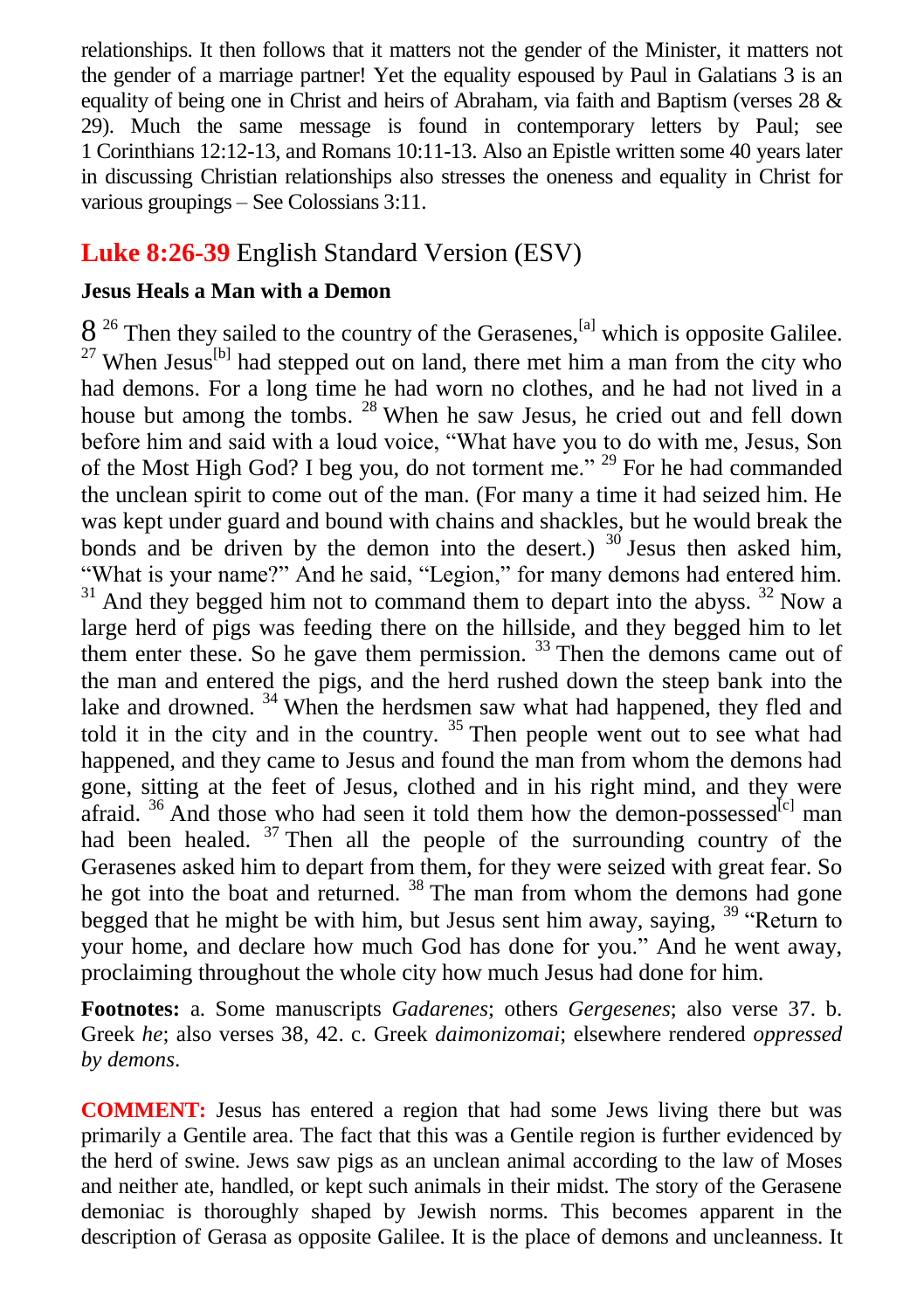is a place where pigs need to rush down the hill and be drowned in the sea. Almost immediately Jesus was met by a demon-possessed man that was living like an animal among the tombs of the death. In the Jewish mind this would have made him unclean on almost every level possible as even stepping on a tomb made one unclean (between demons, tombs, and pigs, you would have a difficult time inventing a more unclean scene for a Jew than this one). Many are confused about why the demons would ask to be sent into a herd of pigs and why Jesus would possibly grant such a request. Pigs were the classic symbol of unclean animals and unclean animals were an Old Testament symbol of sin. So Jesus sent the ultimate in evil forces into the ultimate symbol of sin. He then showed his authority over both as the herd of pigs immediately ran into the Sea of Galilee (Lake Gennesaret) and died. The unclean spirits were engaged in destruction. At its core, this is a scene of resurrection and new life for this young man. He had been completely dehumanized and was truly among the dead, cut off from society in every way and separated from God. He is, in many respects, a picture of our own selves dead in sin and separated from God. But after encountering Jesus, we see him as the perfect picture of restoration. As an aside, "sitting at the feet" (verse 35 – see Luke 10:35) is not necessarily a term of discipleship (and is not here) but a well understood act of deference.

#### **Psalm 96** *Cantate Domino* Grail Psalter

### R **Proclaim the wonders of the Lord among all the peoples.**

1 O sing a new song to the Lord, sing to the Lord all the earth. 2 O sing to the Lord, bless his name.  $\mathbb{R}^7$ 

Proclaim his help day by day, <sup>3</sup> tell among the nations his glory and his wonders among all the peoples.  $\mathbf{\mathbb{R}}$ 

<sup>4</sup> The Lord is great and worthy of praise, to be feared above all gods; <sup>5</sup> the gods of the heathens are naught.  $\overline{\mathbf{R}}$ 

It was the Lord who made the heavens,  $<sup>6</sup>$  his are majesty and state and power</sup> and splendour in his holy place.  $\mathbb{R}^r$ 

 $<sup>7</sup>$  Give the Lord, you families of peoples,</sup> give the Lord glory and power;<br> $\frac{8}{3}$  give the Lord the glory of his give the Lord the glory of his name.  $\mathbf{R}$ 

Bring an offering and enter his courts,  $9$  worship the Lord in his temple. O earth, tremble before him.  $\mathbb{R}^7$ 

 $10$  Proclaim to the nations: "God is king." The world he made firm in its place; he will judge the peoples in fairness.  $\mathbb{R}^7$